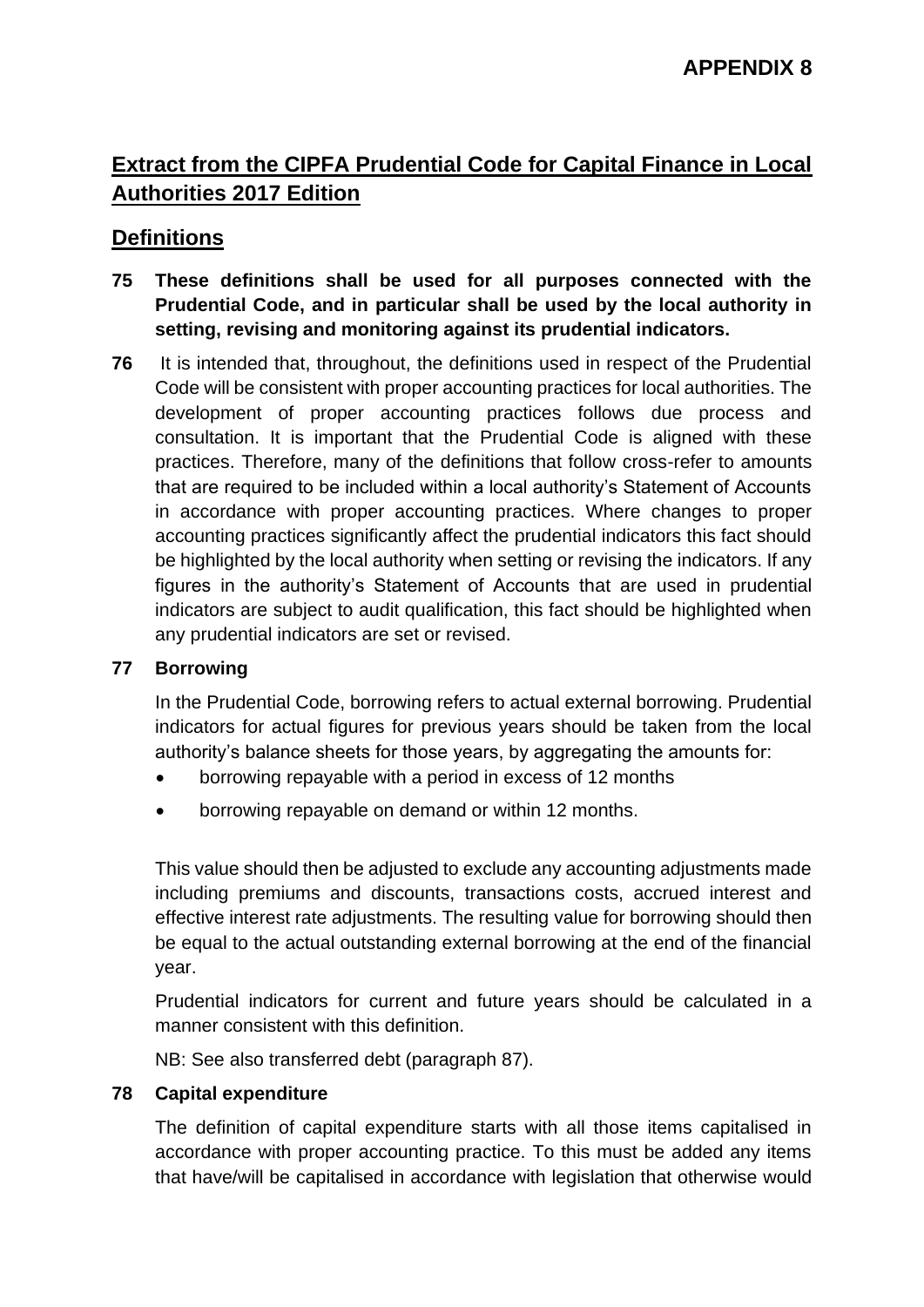not be capitalised. Prudential indicators for actual figures for previous years should be taken from the amounts capitalised as disclosed in the local authority's statutory accounts. Prudential indicators for current and future years should be calculated in a manner consistent with this definition. In Scotland, the definition of capital expenditure for Prudential Code purposes should include any expenditure for which Scottish ministers have provided a '*consent to borrow'*  under the Local Authority (Capital Finance and Accounting) (Scotland) Regulations 2016 and relevant finance circulars.

# **79 Capital financing requirement**

Actual figures for capital financing requirement for previous years should be taken from the local authority's balance sheets for those years, by consolidating:

- tangible fixed assets (ie property, plant and equipment, investment properties and non-current assets held for sale)
- intangible assets
- long-term debtors relating to capital transactions (where applicable)
- any amounts carried as investments that were treated as capital expenditure under proper practice or applicable regulations
- Revaluation Reserve
- Capital Adjustment Account
- Donated Assets Account.

In addition, any other items on the local authority's balance sheet that relate to capital expenditure incurred should be included, but excluding the underlying liability – ie the underlying need for the equivalent to borrowing – for lease obligations, deferred purchases and similar arrangements in respect of long-term credit. (See in particular the definition of other long-term liabilities in paragraph 85.) Any items on the balance sheet that relate to prepayments for revenue items should not be included. Useable capital receipts that have not been applied to finance capital expenditure should not be included. Grants unapplied should also not be included.

NB: The capital financing requirement can be a negative figure.

Estimates for capital financing requirement for current and future years should be calculated in a manner consistent with the definition given above.

# **80 Debt**

For the purposes of the Prudential Code, debt or gross debt refers to the sum of borrowing (see paragraph 65) and other long-term liabilities (see paragraph 73). It should be noted for authorities in England, Wales and Northern Ireland that the Local Government Act 2003 and the Local Government Finance (Northern Ireland) Act 2011 require credit arrangements to be treated as the borrowing of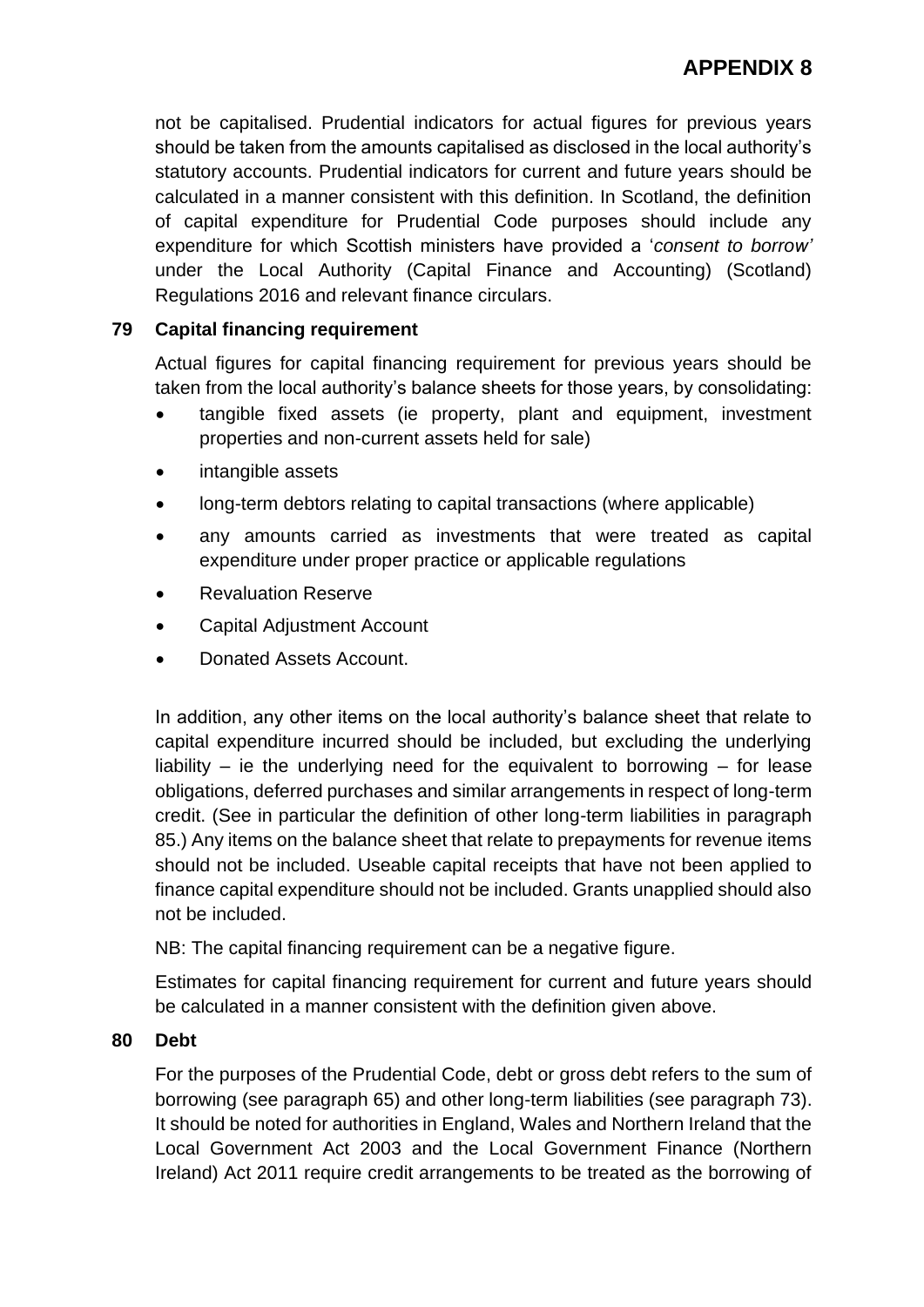money for the purposes of determining the affordable borrowing limit and the imposition of borrowing limits. In Scotland credit arrangements are not treated as the borrowing of money but are recognised as an outstanding liability on the balance sheet and are considered to be a debt associated with capital financing. Within the Prudential Code borrowing is distinguished from other long-term liabilities in order to relate the prudential indicators directly to the balance sheet. Net debt is debt which is net of investments (see paragraph 82).

# **81 Financing costs**

Actual figures for financing costs for previous years should be those charges made to the General Fund made by aggregating:

- interest charged to the General Fund with respect to borrowing
- interest payable under finance leases and any other long-term liabilities
- gains and losses on the repurchase or early settlement of borrowing credited or charged to the amount to be met from government grants and local taxpayers
- interest and investment income
- amounts payable or receivable in respect of financial derivatives
- any amounts required for the statutory provision for the repayment of debt, currently minimum revenue provision (England and Wales), loans fund repayments and the repayment of other long-term liabilities – PFI and finance leases (Scotland) and General Fund charges for loan principal (Northern Ireland), plus any additional voluntary contributions
- any amounts for depreciation/impairment that are charged to the amount to be met from government grants and local taxpayers.

Estimates for financing costs for current and future years should be calculated in a manner consistent with this definition.

NB: See also transferred debt (paragraph 87).

# **82 Investments**

Actual figures for investments for previous years should start with the sum of the amounts on the local authority's balance sheets for:

- long-term investments
- short-term investments
- cash and cash equivalents.

This value should then be adjusted to exclude accrued interest, so that the resulting value is equal to the value of external investments including impairments.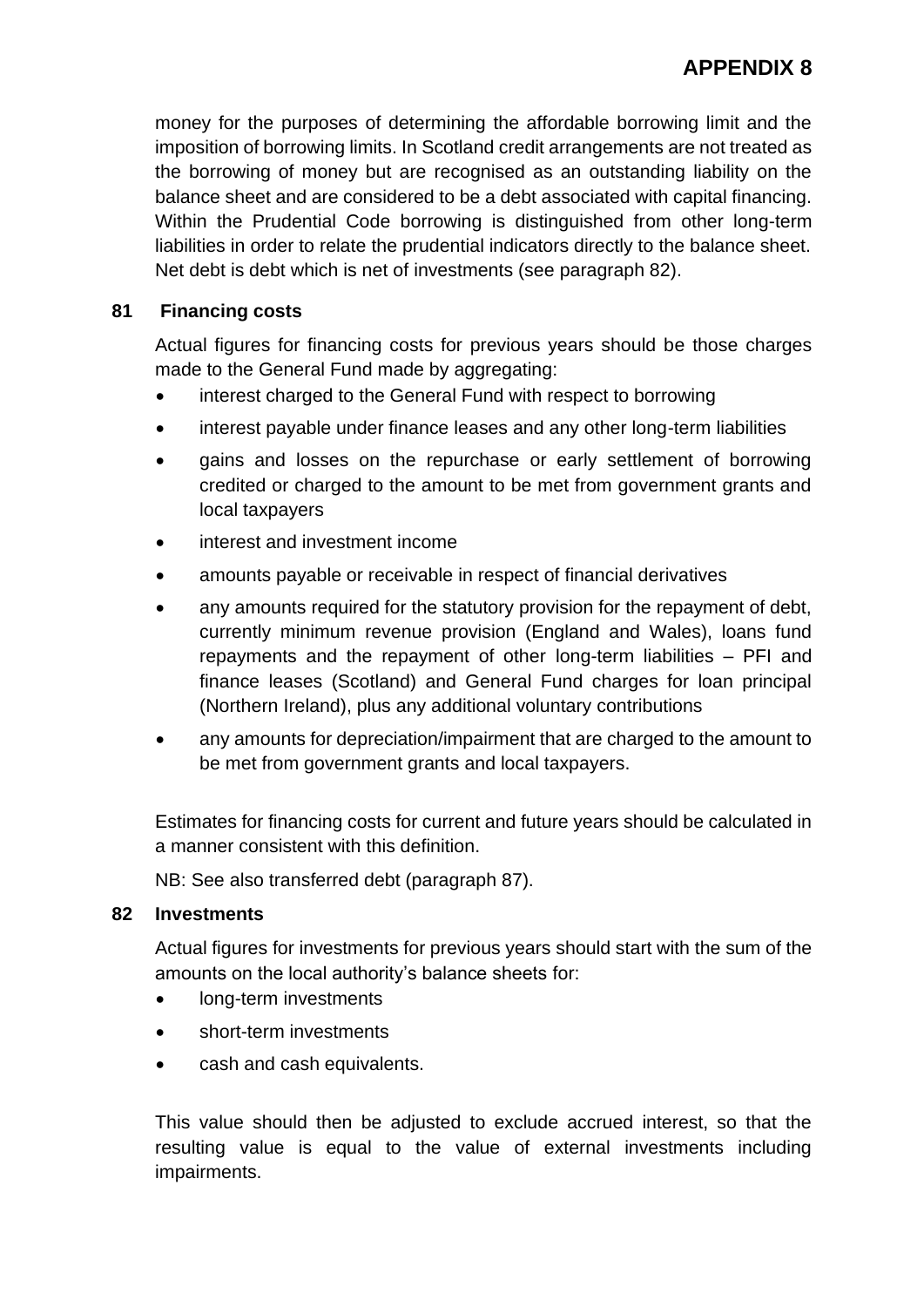Estimates for investments for current and future years should be calculated in a manner consistent with this definition.

#### **83 Net borrowing**

For the purposes of the Prudential Code, net borrowing refers to borrowing (see paragraph 77) net of treasury management investments (see paragraph 82).

NB: See also transferred debt (paragraph 87).

#### **84 Net revenue stream**

Actual figures for net revenue stream should be taken from the amounts in the local authority's comprehensive income and expenditure statement for:

taxation and non-specific grant income.

Estimates for net revenue stream for current and future years should be the local authority's estimates of the amounts to be met from government grants and local taxpayers, using the equivalent figures from the local authority's original/revised budget where available.

#### **85 Other long-term liabilities**

'Other long-term liabilities' in this Code relate to the liabilities which are outstanding under credit arrangements (as defined by statute for authorities in England, Wales and Northern Ireland). The objective is to identify liabilities outstanding (other than borrowing) in relation to the financing of capital expenditure.

The definition of other long-term liabilities starts with the sum of the amounts on the face of the local authority's balance sheet that are classified as liabilities that are for periods in excess of 12 months, other than borrowing repayable within a period in excess of 12 months or liabilities that are for less than 12 months, for example during the last year of a PFI contract or finance lease. For clarification, amounts that relate to the Capital Adjustment Account, Financial Instruments Adjustment Account, Capital Grants Unapplied, Unequal Pay Back Pay Account, Revaluation Reserve, Pensions Reserve, Capital Receipts Reserve, Availablefor-Sale Financial Instruments Reserve and Major Repairs Reserve (England and Wales – authorities with an HRA) are not included within the definition of other long-term liabilities for the purposes of the Prudential Code.

To the resultant figure must be added any amounts that are determined by legislation to be other long-term liabilities (credit arrangements under Part 1 of the Local Government Act 2003) that would otherwise not be so classified and from which must be subtracted any amounts that are determined by legislation not to be other long-term liabilities that would otherwise be so classified (referred to below as statutory adjustments). Deferred liabilities in respect of transferred debt should be treated in accordance with paragraph 87. Prudential indicators